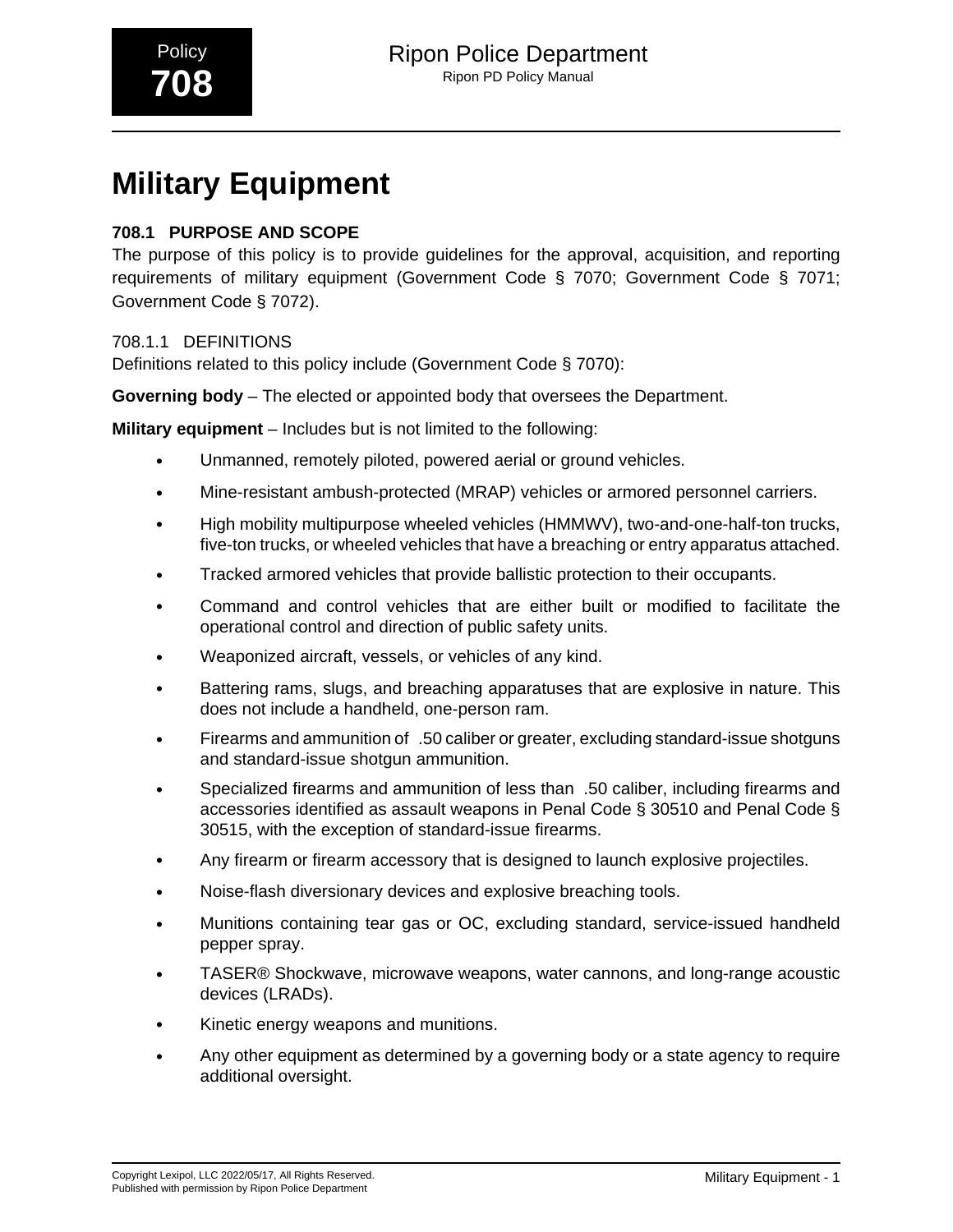# Ripon Police Department

Ripon PD Policy Manual

#### Military Equipment

#### **708.2 POLICY**

It is the policy of the Ripon Police Department that members of this department comply with the provisions of Government Code § 7071 with respect to military equipment.

#### **708.3 MILITARY EQUIPMENT COORDINATOR**

The Chief of Police should designate a member of this department to act as the military equipment coordinator. The responsibilities of the military equipment coordinator include but are not limited to:

- (a) Acting as liaison to the governing body for matters related to the requirements of this policy.
- (b) Identifying department equipment that qualifies as military equipment in the current possession of the Department, or the equipment the Department intends to acquire that requires approval by the governing body.
- (c) Conducting an inventory of all military equipment at least annually.
- (d) Collaborating with any allied agency that may use military equipment within the jurisdiction of the Ripon Police Department (Government Code § 7071).
- (e) Preparing for, scheduling, and coordinating the annual community engagement meeting to include:
	- 1. Publicizing the details of the meeting.
	- 2. Preparing for public questions regarding the department's funding, acquisition, and use of equipment.
- (f) Preparing the annual military equipment report for submission to the Chief of Police and ensuring that the report is made available on the department website (Government Code § 7072).
- (g) Establishing the procedure for a person to register a complaint or concern, or how that person may submit a question about the use of a type of military equipment, and how the Department will respond in a timely manner.

#### **708.4 MILITARY EQUIPMENT INVENTORY**

A Military Equipment Inventory list will be posted on the department website at www.riponpd.org upon authorization by the Governing body. The inventory will be conducted annually by the Military Equipment coordinator and presented to the Governing body prior to the annual community engagement meeting.

The department inventory of military equipment is as follows:

- (a) Equipment Name: AR15 Rifle CA Govt. Code Section 7070(c)(10)
- (b) Quantity Owned/sought: 23 Owned
- (c) Lifespan: 40+ years
- (d) Capabilities: The rifles are capable of firing 5.56 and.223 projectiles.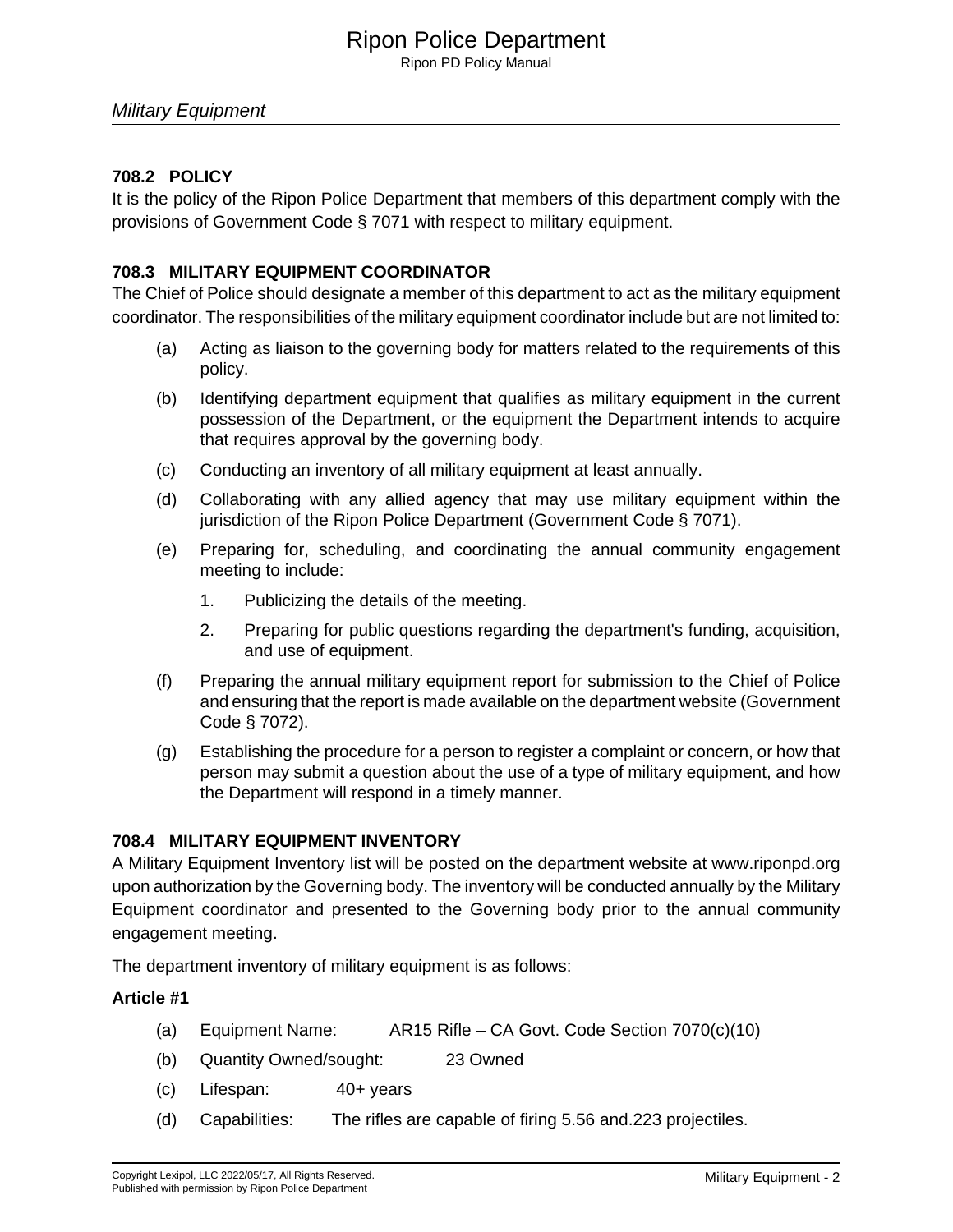Ripon PD Policy Manual

- (e) Manufacturer Description: N/A
- (f) Purpose/Authorized Uses: To be used in a lethal weapon scenario to address a threat with more precision and/or greater distances than a handgun, if present and feasible.
- (g) Fiscal Impacts: Approximately \$1,000 (each) initial cost, annual maintenance of approximately \$100 (each).
- (h) Legal/Procedural Rules Governing Use: RPD Policy #312 Firearms, RPD Policy #300 Use of Force, All applicable state, federal and local laws governing police use of force. Adopted city ordinance authorizing use of military equipment per CA Govt. Code 7070(d).
- (i) Training Required: Officers must complete a 16 hours Patrol Rifle Training Course
- (j) Other: Annual ammunition costs shared among similar platforms (\$6,000 total)

#### **Article #2**

- (a) Equipment Name: M4 Rifle CA Govt. Code Section 7070(c)(10)
- (b) Quantity Owned/sought: 7 Owned
- (c) Lifespan: 40+ years
- (d) Capabilities: The rifles are capable of firing 5.56 and.223 projectiles.
- (e) Manufacturer Description: N/A
- (f) Purpose/Authorized Uses: To be used in a lethal weapon scenario to address a threat with more precision and/or greater distances than a handgun, if present and feasible.
- (g) Fiscal Impacts: Approximately \$1,000 (each) initial cost, annual maintenance of approximately \$100 (each).
- (h) Legal/Procedural Rules Governing Use: RPD Policy #312 Firearms, RPD Policy #300 Use of Force. All applicable state, federal and local laws governing police use of force. Adopted city ordinance authorizing use of military equipment per CA Govt. Code 7070(d).
- (i) Training Required: Officers must complete a SWAT School or a military rifle course.
- (j) Other: Annual ammunition costs shared among similar platforms (\$6,000 total)

- (a) Equipment Name: Colt M16 rifle CA Govt. Code Section 7070(c)(10)
- (b) Quantity Owned/sought: 5 Owned
- (c) Lifespan: 60+ years
- (d) Capabilities: The rifles are capable of firing 5.56 and.223 projectiles.
- (e) Manufacturer Description: N/A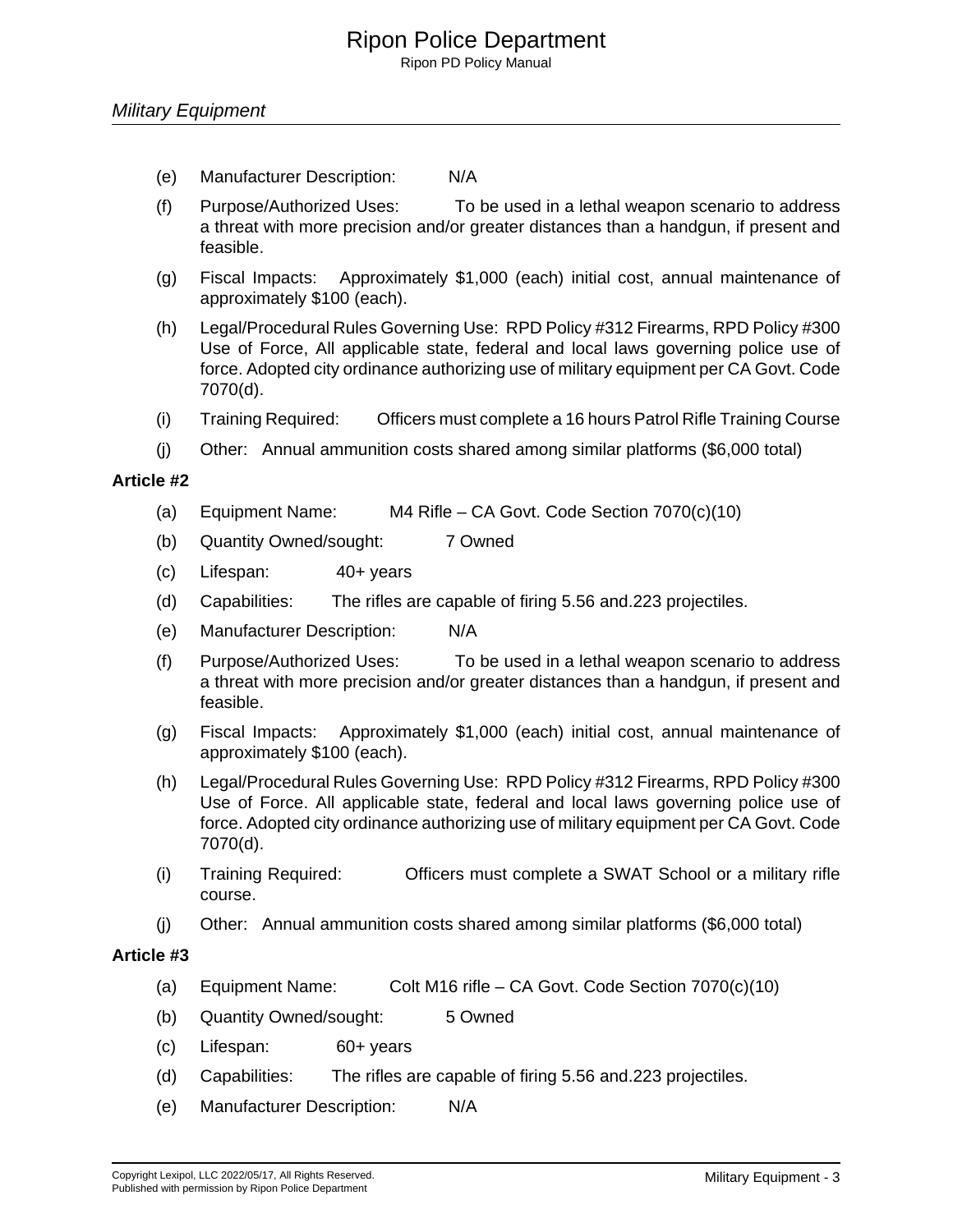- (f) Purpose/Authorized Uses: To be used in a lethal weapon scenario to address a threat with more precision and/or greater distances than a handgun, if present and feasible.
- (g) Fiscal Impacts: The initial cost of this equipment was free from the government (10-33 program) annual maintenance of approximately \$100 (each).
- (h) Legal/Procedural Rules Governing Use: RPD Policy #312 Firearms, RPD Policy #300 Use of Force, All applicable state, federal and local laws governing police use of force. Adopted city ordinance authorizing use of military equipment per CA Govt. Code 7070(d).
- (i) Training Required: Officers must complete a SWAT School or military rifle course.
- (j) Other: Annual ammunition costs shared among similar platforms (\$6,000 total)

- (a) Equipment Name: AR10 Rifle CA Govt. Code Section 7070(c)(10)
- (b) Quantity Owned/sought: 1 Owned
- (c) Lifespan: 40+ years
- (d) Capabilities: The rifles are capable of firing 7.62x51 and.308 Winchester projectiles.
- (e) Manufacturer Description: N/A
- (f) Purpose/Authorized Uses: To be used in a lethal weapon scenario to address a threat with more precision and/or greater distances than a handgun, if present and feasible.
- (g) Fiscal Impacts: The initial cost of this equipment was free from the government (10-33 program) annual maintenance of approximately \$100 (each).
- (h) Legal/Procedural Rules Governing Use: RPD Policy #312 Firearms, RPD Policy #300 Use of Force, All applicable state, federal and local laws governing police use of force. Adopted city ordinance authorizing use of military equipment per CA Govt. Code 7070(d).
- (i) Training Required: Officers must complete a 16 hours Patrol Rifle Training Course
- (j) Other: Annual ammunition costs shared among similar platforms (\$6,000 total)

- (a) Equipment Name: H&K MP5 rifle CA Govt. Code Section 7070(c)(10)
- (b) Quantity Owned/sought: 3 Owned
- (c) Lifespan: 60+ years
- (d) Capabilities: The rifles are capable of firing.40 S&W projectiles.
- (e) Manufacturer Description: N/A
- (f) Purpose/Authorized Uses: To be used in a lethal weapon scenario to address a threat with more precision and/or greater distances than a handgun, if present and feasible.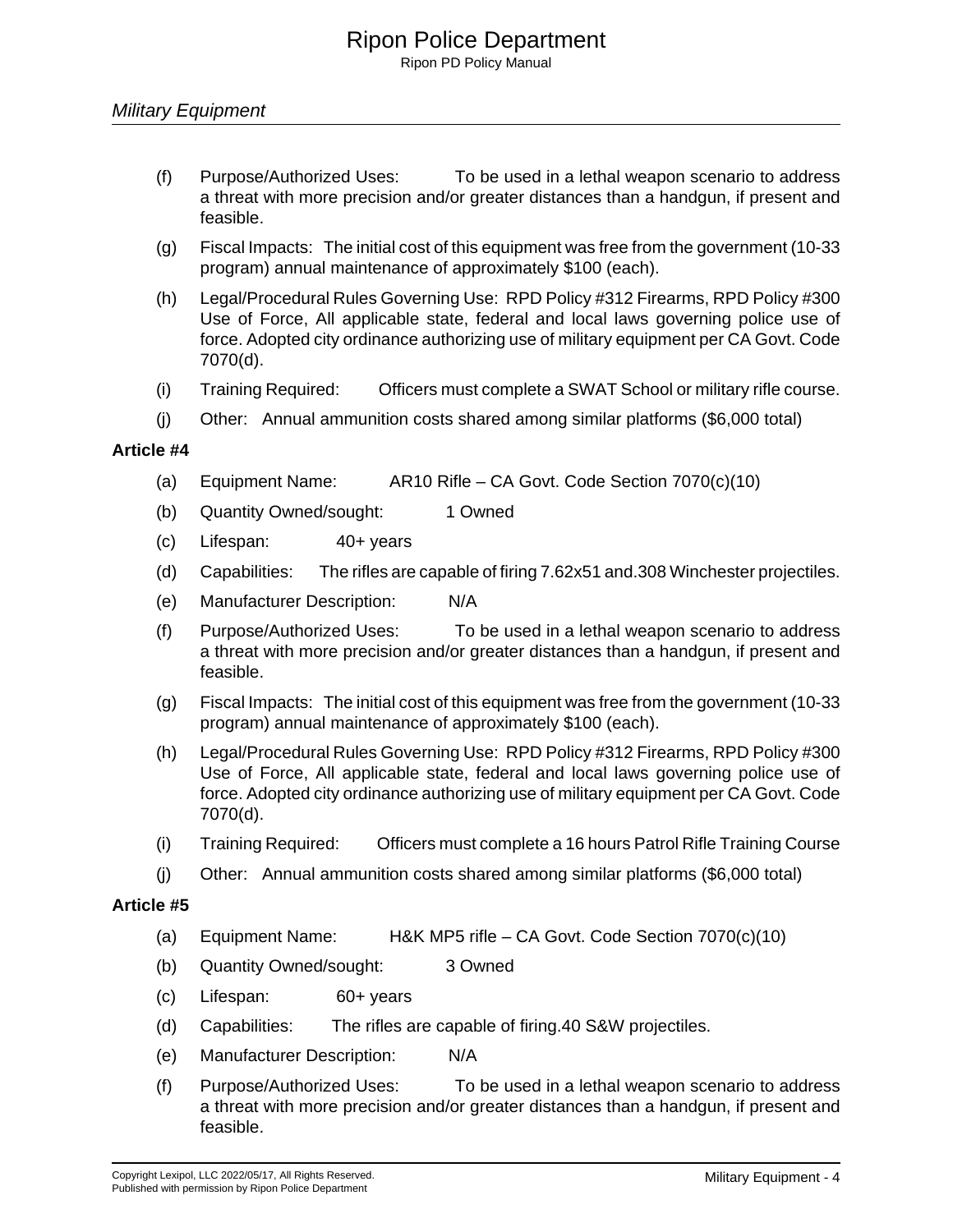- (g) Fiscal Impacts: The initial cost of this equipment was approximately \$950 (each) with annual maintenance of approximately \$100 (each).
- (h) Legal/Procedural Rules Governing Use: RPD Policy #312 Firearms, RPD Policy #300 Use of Force, All applicable state, federal and local laws governing police use of force. Adopted city ordinance authorizing use of military equipment per CA Govt. Code 7070(d).
- (i) Training Required: Officers must complete a SWAT School or military rifle course.
- (j) Other: Annual ammunition costs shared among similar platforms (\$4,500 total)

- (a) Equipment Name: Remington 870 Shotgun CA Govt. Code Section 7070(c)(14)
- (b) Quantity Owned/sought: 4 Owned
- (c) Lifespan: 60+ years
- (d) Capabilities: The pump action shotgun is capable of firing 12ga. Projectiles, currently configured as Less Lethal Launcher for bean bags.
- (e) Manufacturer Description: N/A
- (f) Purpose/Authorized Uses: To be used in a less lethal weapon scenario to address a threat with more precision and/or greater distances than other handheld or close range use of force options, if present and feasible.
- (g) Fiscal Impacts: The initial cost of this equipment was approximately \$500 (each) with annual maintenance of approximately \$100 (each).
- (h) Legal/Procedural Rules Governing Use: RPD Policy #312 Firearms, RPD Policy #300 Use of Force, All applicable state, federal and local laws governing police use of force. Adopted city ordinance authorizing use of military equipment per CA Govt. Code 7070(d).
- (i) Training Required: Officers must complete a 16 hours Shotgun Training Course
- (j) Other: Annual ammunition costs shared among similar platforms (\$1,200 total)

- (a) Equipment Name: Mossberg Shotgun CA Govt. Code Section 7070(c)(14)
- (b) Quantity Owned/sought: 1 Owned
- (c) Lifespan: 40+ years
- (d) Capabilities: The pump action shotgun is capable of firing 12ga. Projectiles, currently configured as Less Lethal Launcher for bean bags.
- (e) Manufacturer Description: N/A
- (f) Purpose/Authorized Uses: To be used in a less lethal weapon scenario to address a threat with more precision and/or greater distances than other handheld or close range use of force options, if present and feasible.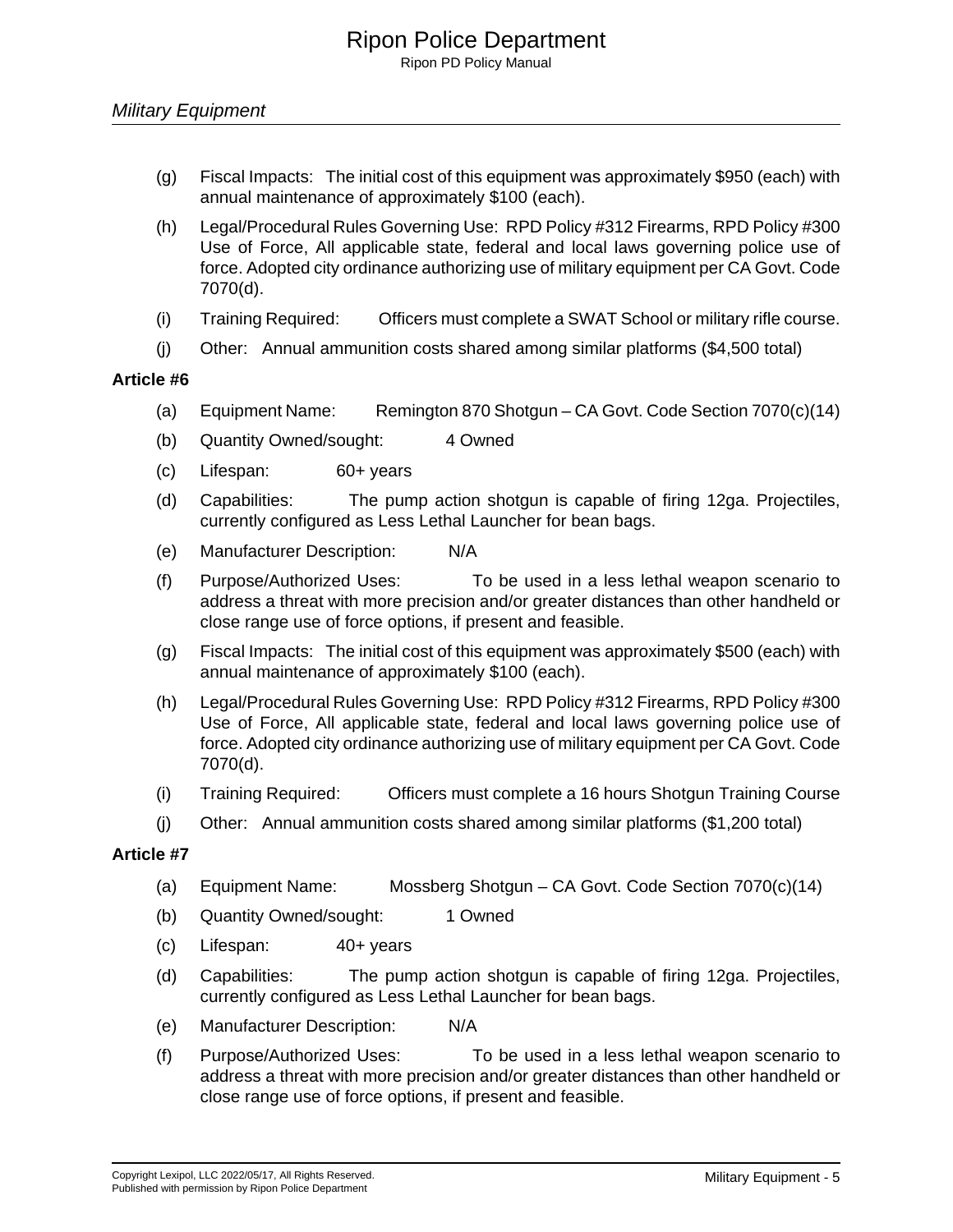- (g) Fiscal Impacts: The initial cost of this equipment was approximately \$500 (each) with annual maintenance of approximately \$100 (each).
- (h) Legal/Procedural Rules Governing Use: RPD Policy #312 Firearms, RPD Policy #300 Use of Force, All applicable state, federal and local laws governing police use of force. Adopted city ordinance authorizing use of military equipment per CA Govt. Code 7070(d).
- (i) Training Required: Officers must complete a 16 hours Shotgun Training Course
- (j) Other: Annual ammunition costs shared among similar platforms (\$1,200 total)

- (a) Equipment Name: Pepperball Launcher CA Govt. Code Section 7070(c)(12)
- (b) Quantity Owned/sought: 6 Owned
- (c) Lifespan: 15+ years
- (d) Capabilities: The compressed air powered launchers are capable of firing PepperBall LIVE projectiles (round balls filled with dry powder irritant).
- (e) Manufacturer Description: "From crowd control to daily policing to corrections to security to military operations, the PepperBall system offers safe, non-lethal options for many situations. With superior projectile design and a variety of launchers, PepperBall leads the way in helping manage crowds or individual assailants from a safe distance with a reasonable non-lethal level of force."
- (f) Purpose/Authorized Uses: To be used in a less lethal weapon scenario to address a threat with more precision and/or greater distances than other handheld or close range use of force options, if present and feasible.
- (g) Fiscal Impacts: The initial cost of this equipment was \$900 (each) with annual maintenance of approximately \$100 (each).
- (h) Legal/Procedural Rules Governing Use: RPD Policy #312 Firearms, RPD Policy #300 Use of Force, All applicable state, federal and local laws governing police use of force. Adopted city ordinance authorizing use of military equipment per CA Govt. Code 7070(d).
- (i) Training Required: Officers must complete a 4 hour PepperBall Training Course.
- (j) Other: Annual PepperBall munition cost is approximately \$1000.

- (a) Equipment Name: Springfield M1a Rifle CA Govt. Code Section 7070(c)(10)
- (b) Quantity Owned/sought: 1 Owned
- (c) Lifespan: 60+ years
- (d) Capabilities: The rifle is capable of firing 7.62x51 and.308 Winchester projectiles.
- (e) Manufacturer Description: N/A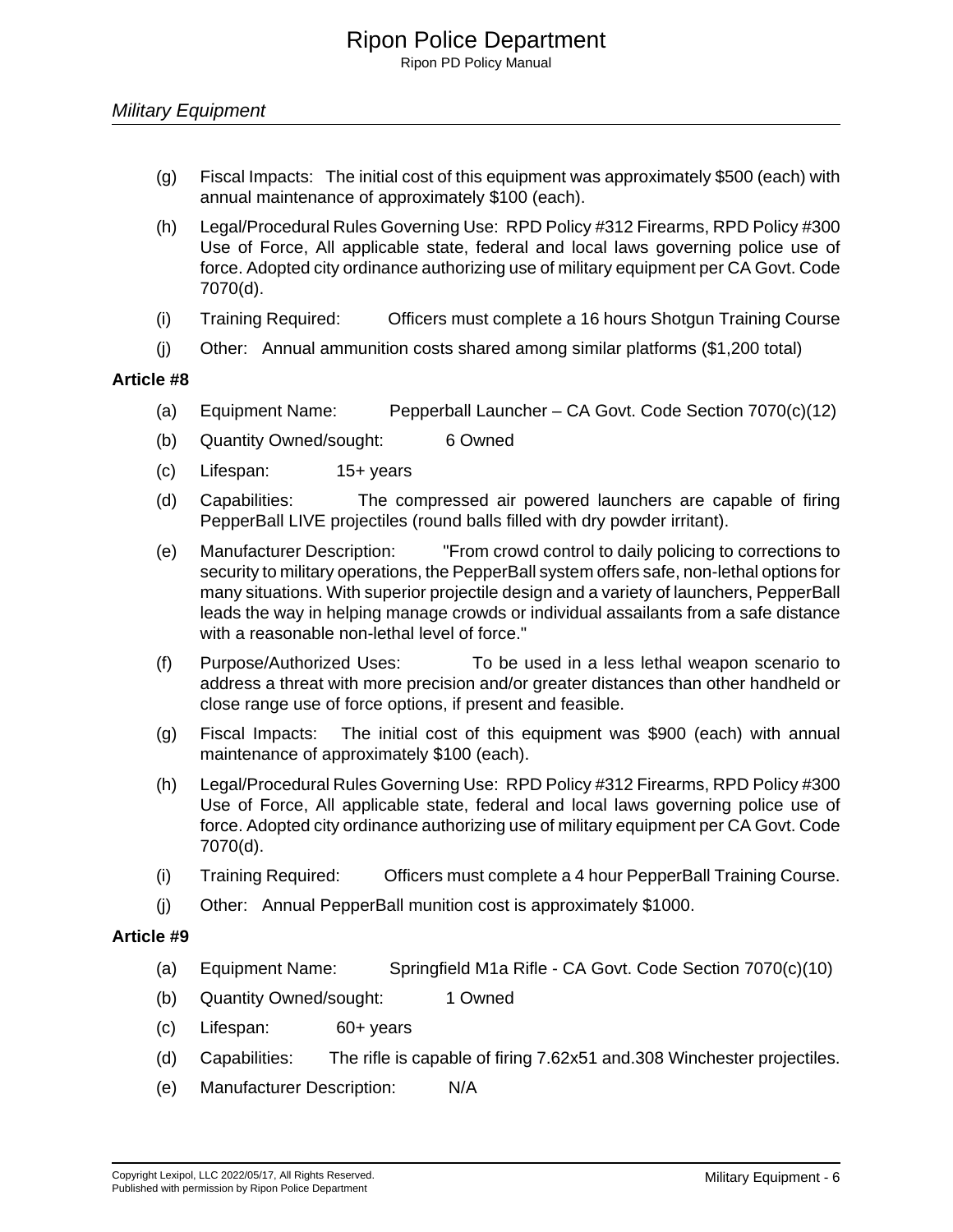- (f) Purpose/Authorized Uses: To be used in a lethal weapon scenario to address a threat with more precision and/or greater distances than a handgun, if present and feasible.
- (g) Fiscal Impacts: The initial cost of this equipment was \$1,800 (each) with annual maintenance of approximately \$100 (each).
- (h) Legal/Procedural Rules Governing Use: RPD Policy #312 Firearms, RPD Policy #300 Use of Force, All applicable state, federal and local laws governing police use of force. Adopted city ordinance authorizing use of military equipment per CA Govt. Code 7070(d).
- (i) Training Required: Officers must complete a 16 hour Patrol Rifle Training course or a SWAT Sniper course.
- (j) Other: Annual ammunition costs shared among similar platforms (\$6,000 total)

- (a) Equipment Name: 1981 Cadillac-Gage "Peacekeeper" Armored vehicle CA Govt. Code Section 7070(c)(2)
- (b) Quantity Owned/sought: 1 Owned
- (c) Lifespan: 60+ years
- (d) Capabilities: 4-wheeled Armored vehicle with ballistic armor panels capable of transporting personnel.
- (e) Manufacturer Description: N/A
- (f) Purpose/Authorized Uses: This vehicle is primarily used as a SWAT response vehicle in high risk encounters to safely transport personnel into potentially dangerous situations.
- (g) Fiscal Impacts: The initial cost of this vehicle was free through the 10-33 Govt. program. Annual maintenance costs vary.
- (h) Legal/Procedural Rules Governing Use: All applicable state, Federal, and Local laws governing police vehicle operations.
- (i) Training Required: Officers must have completed Police EVOC training/updates as required by POST.
- (j) Other: N/A

- (a) Equipment Name: DJI Inspire 1 (UAS/drone) CA Govt. Code Section 7070(c)(1)
- (b) Quantity Owned/sought: 2 Owned
- (c) Lifespan: 10+ years
- (d) Capabilities: A small remotely powered device capable of flying upwards of 500' with photo, video, and thermal imaging capabilities.
- (e) Manufacturer Description: N/A item discontinued.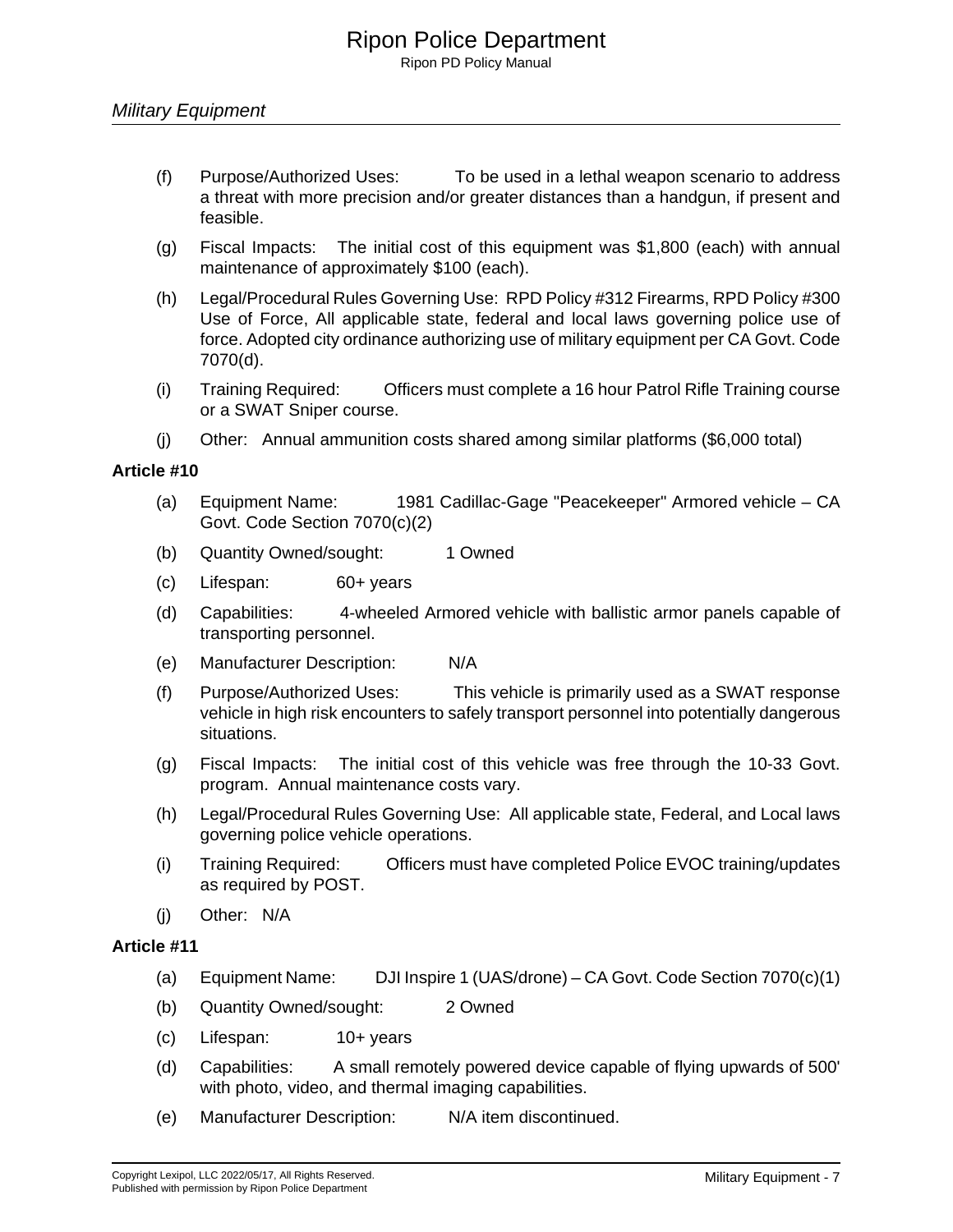- (f) Purpose/Authorized Uses: Use of UAS devices vary but are mainly used for obtaining images or monitoring situations from vantages otherwise unfeasible.
- (g) Fiscal Impacts: The initial cost of this equipment was approximately \$4,000 (each) with annual maintenance costs varied dependent upon use.
- (h) Legal/Procedural Rules Governing Use: UAS only for official law enforcement purposes, and in a manner that respects the privacy of our community, pursuant to State and Federal law.
- (i) Training Required: All Police UAS operators are licensed by the Federal Aviation Administration for UAS operation.
- (j) Other: N/A

- (a) Equipment Name: DJI Mavic Enterprise Dual (UAS/drone) CA Govt. Code Section 7070(c)(1)
- (b) Quantity Owned/sought: 1 Owned
- (c) Lifespan: 10+ years
- (d) Capabilities: A small remotely powered device capable of flying upwards of 500' with photo, video, and thermal imaging capabilities.
- (e) Manufacturer Description: N/A
- (f) Purpose/Authorized Uses: Use of UAS devices vary but are mainly used for obtaining images or monitoring situations from vantages otherwise unfeasible.
- (g) Fiscal Impacts: The initial cost of this equipment was approximately \$7,500 (each) with annual maintenance costs varied dependent upon use.
- (h) Legal/Procedural Rules Governing Use: UAS only for official law enforcement purposes, and in a manner that respects the privacy of our community, pursuant to State and Federal law.
- (i) Training Required: All Police UAS operators are licensed by the Federal Aviation Administration for UAS operation.
- (j) Other: N/A

#### **708.5 APPROVAL**

The Chief of Police or the authorized designee shall obtain approval from the governing body by way of an ordinance adopting the military equipment policy. As part of the approval process, the Chief of Police or the authorized designee shall ensure the proposed military equipment policy is submitted to the governing body and is available on the department website at least 30 days prior to any public hearing concerning the military equipment at issue (Government Code § 7071). The military equipment policy must be approved by the governing body prior to engaging in any of the following (Government Code § 7071):

(a) Requesting military equipment made available pursuant to 10 USC § 2576a.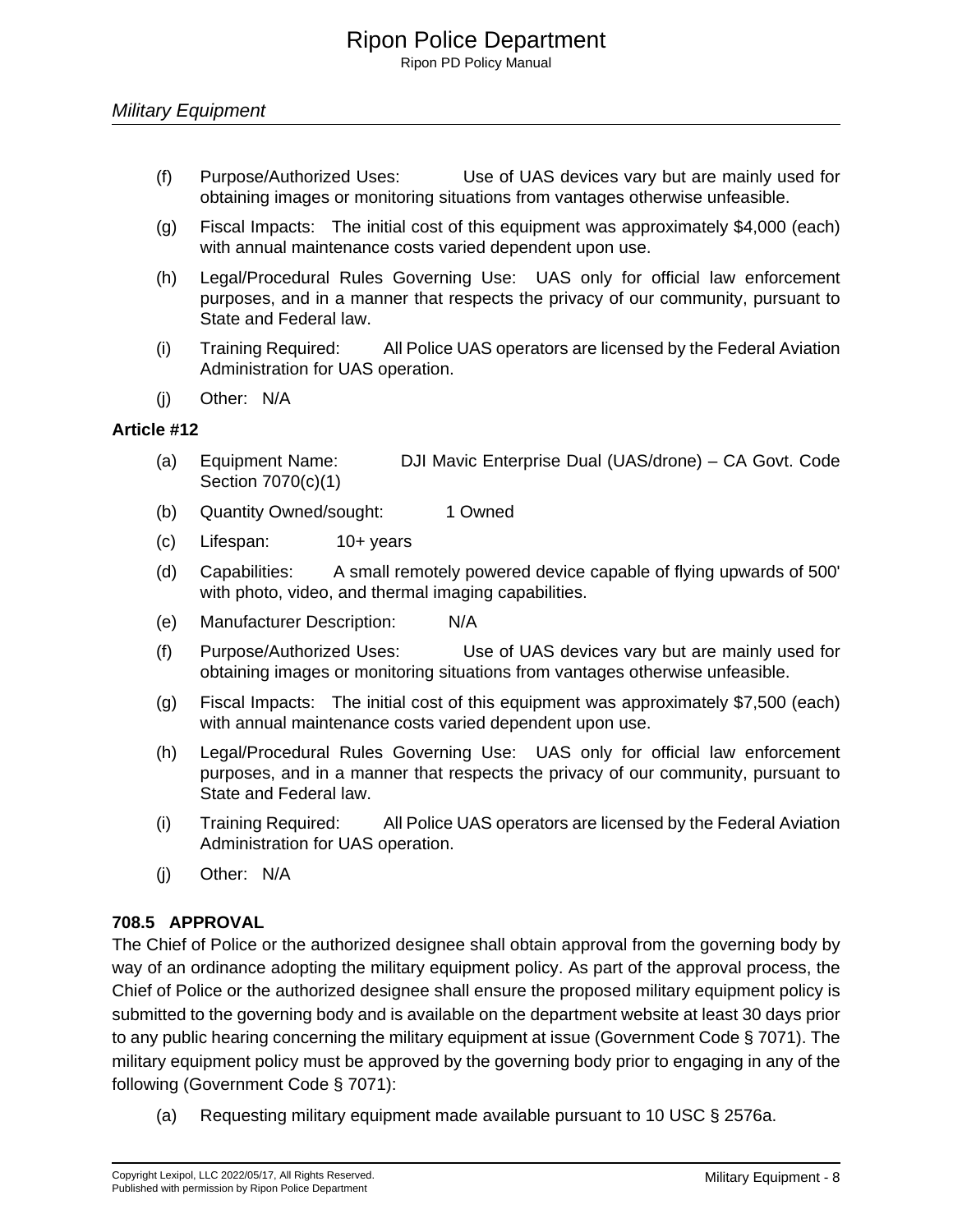- (b) Seeking funds for military equipment, including but not limited to applying for a grant, soliciting or accepting private, local, state, or federal funds, in-kind donations, or other donations or transfers.
- (c) Acquiring military equipment either permanently or temporarily, including by borrowing or leasing.
- (d) Collaborating with another law enforcement agency in the deployment or other use of military equipment within the jurisdiction of this department.
- (e) Using any new or existing military equipment for a purpose, in a manner, or by a person not previously approved by the governing body.
- (f) Soliciting or responding to a proposal for, or entering into an agreement with, any other person or entity to seek funds for, apply to receive, acquire, use, or collaborate in the use of military equipment.
- (g) Acquiring military equipment through any means not provided above.

## **708.6 COORDINATION WITH OTHER JURISDICTIONS**

Military equipment should not be used by any other law enforcement agency or member in this jurisdiction unless the military equipment is approved for use in accordance with this policy. Military equipment used by any member of this jurisdiction shall be approved for use and in accordance with this Department's policy. Military equipment used by other jurisdictions that are providing mutual aid to this jurisdiction shall comply with their respective military equipment use policies in rendering mutual aid.

#### **708.7 ANNUAL REPORT**

Upon approval of a military equipment policy, the Chief of Police or the authorized designee should submit a military equipment report to the governing body for each type of military equipment approved within one year of approval, and annually thereafter for as long as the military equipment is available for use (Government Code § 7072).

The Chief of Police or the authorized designee should also make each annual military equipment report publicly available on the department website for as long as the military equipment is available for use. The report shall include all information required by Government Code § 7072 for the preceding calendar year for each type of military equipment in department inventory.

#### **708.8 COMMUNITY ENGAGEMENT**

Within 30 days of submitting and publicly releasing the annual report, the Department shall hold at least one well-publicized and conveniently located community engagement meeting, at which the Department should discuss the report and respond to public questions regarding the funding, acquisition, or use of military equipment.

Any member of the public can register a question or concern regarding military use equipment by contacting the Ripon Police Department's Military Equipment Coordinator via email at